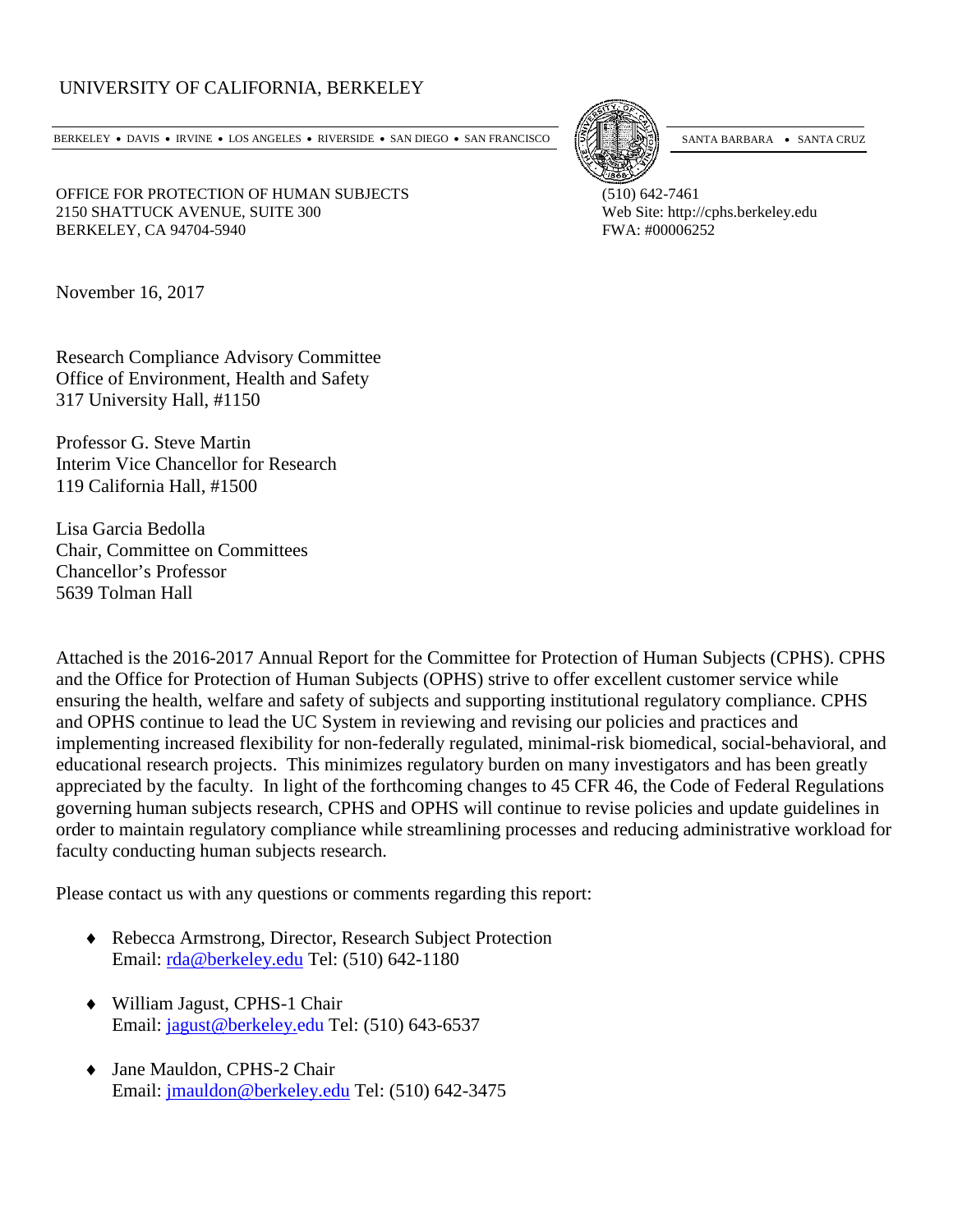Respectfully Submitted,

Will fut

William J. Jagust, M.D. Chair, Committee for Protection of Human Subjects (CPHS-I) Professor, School of Public Health and Helen Wills Neuroscience Institute

Sane Manlder

Jane Mauldon, Ph.D. Chair, Committee for Protection of Human Subjects (CPHS-2) Associate Professor, Goldman School of Public Policy

Enc. CPHS Membership Roster 2016-2017

Cc: Patrick Schlesinger, Interim Associate Vice Chancellor for Research Rebecca Armstrong, Director, Research Subject Protection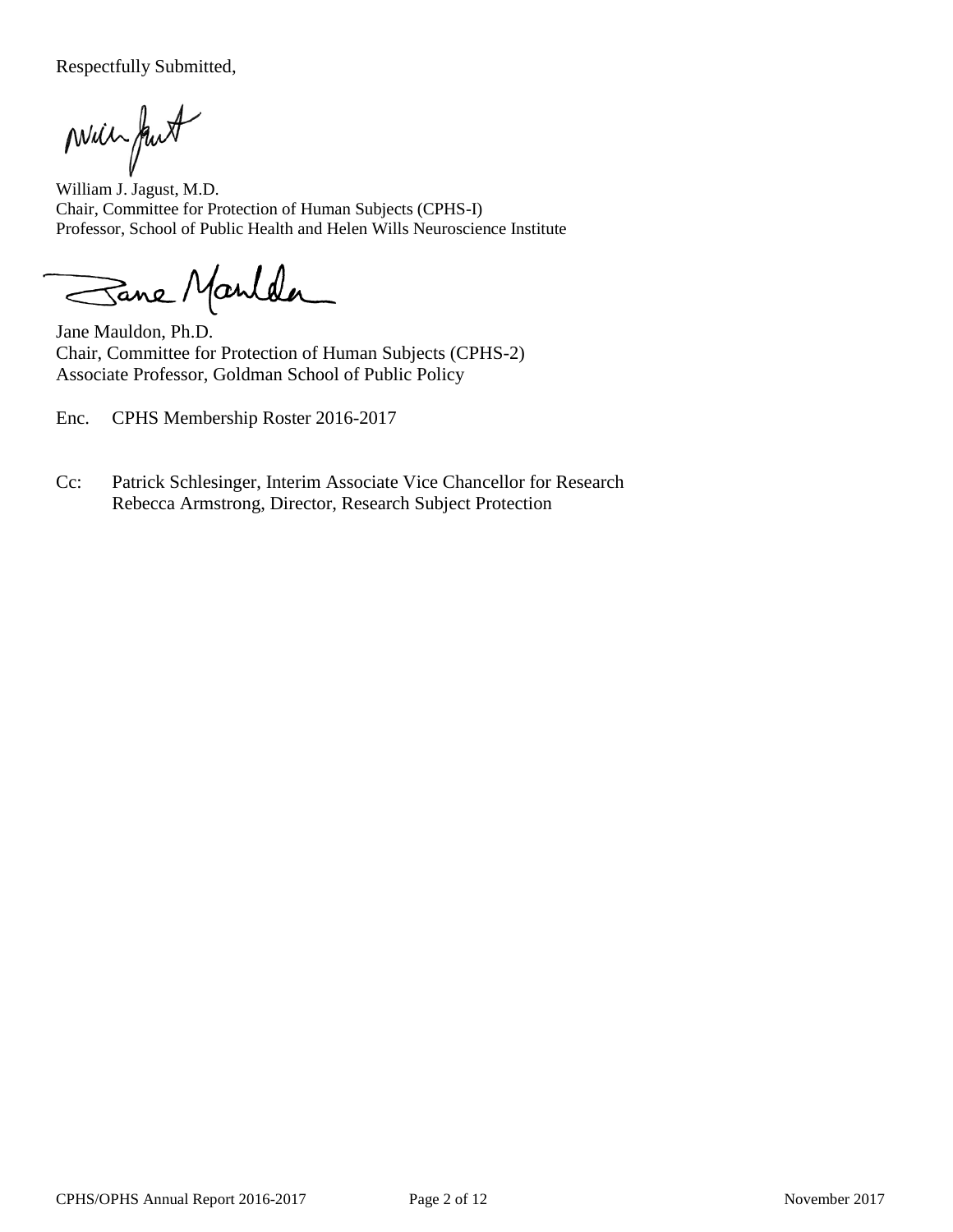# **Report to the Research Compliance Advisory Committee**

## **I. Committee Title and Report Period**

Committee for Protection of Human Subjects - Report for July 1, 2016 - June 30, 2017.

## **II. Executive Summary**

In 2016-2017, the Office for Protection of Human Subjects (OPHS) and the Committee for Protection of Human Subjects (CPHS) reviewed and approved 1895 applications, an increase of 222 protocols over last fiscal year. New, continuing review, and amendment approvals were up over last year, especially continuing reviews as a result of protocols with three-year approvals coming up for renewal. Noncompliance submissions went up as well, along with official determinations of "not human subjects research" (NHSR). The number of withdrawn applications was down. Despite a substantial increase in workload and reduced staff (see below for further details), OPHS review turnaround times remained steady (see tables 5 and 6). UC Berkeley research remains primarily social-behaviorally focused, at 73% of total approved submissions. Of the 1895 applications approved, 33% of them were federally-funded. As described in further detail below, an FDA audit in February resulted in good news for UC Berkeley.

In late 2015, UC Berkeley was the first UC System institution to roll out an Exempt Category #7. This new category permitted minimal risk, non-federally funded or regulated research studies, which formerly had to be reviewed under expedited level review processes, to now be reviewed under exempt level processes. Category #7 continues to benefit researchers in many ways, from filling out a shorter application form and reducing review time, to eliminating the need for continuing review. As displayed by a marked increase in exempt application submissions during the last fiscal year, UC Berkeley's research community is making use of this option.

Furthermore, UC Berkeley continues to grant 10-year approval periods to qualifying, expedited level, minimal risk studies; and, OPHS staff continue to serve as alternate CPHS members in order to review minor amendments and continuing review applications to help reduce review timelines. Throughout the fiscal year, CPHS and OPHS revised and created several guidelines and revised three policies. The full listing can be found at the end of this report.

In response to continuing conversations with UC Berkeley's research community, CPHS/OPHS implemented additional changes to increase flexibility within the regulations in order to facilitate the IRB review process for investigators. These changes included relaxing amendment requirements for non-federally regulated, minimal risk research, as detailed in the following guidance document: [Attachment Requirements for Surveys, Questionnaires, and Interview Guides.](http://cphs.berkeley.edu/attachment.pdf) In addition, OPHS staff implemented changes to internal policies for protocol review in an attempt to facilitate the review process for investigators and reduce the number of comment cycles needed before approval.

OPHS experienced a number of staff changes over the 2016-2017 fiscal year. Assistant Director Tanya Prestage left OPHS in September 2016 after three years of service and assumed a Director position at UC Santa Cruz. In October 2016 Emily Harden was promoted to the RCA-3 level and in February 2017 Adrienne Tanner was promoted to Assistant Director. IRB Coordinator Sarah Donnelly joined OPHS in February 2017 as well. Colleen Kohashi started taking over CPHS-2 committee work in spring 2017 and was promoted to IRB Administrator at the beginning of July. IRB Administrators Louise Tipton and Diana Holt retired at the end of June 2017 after 12 and 8 years of service to UC Berkeley, respectively.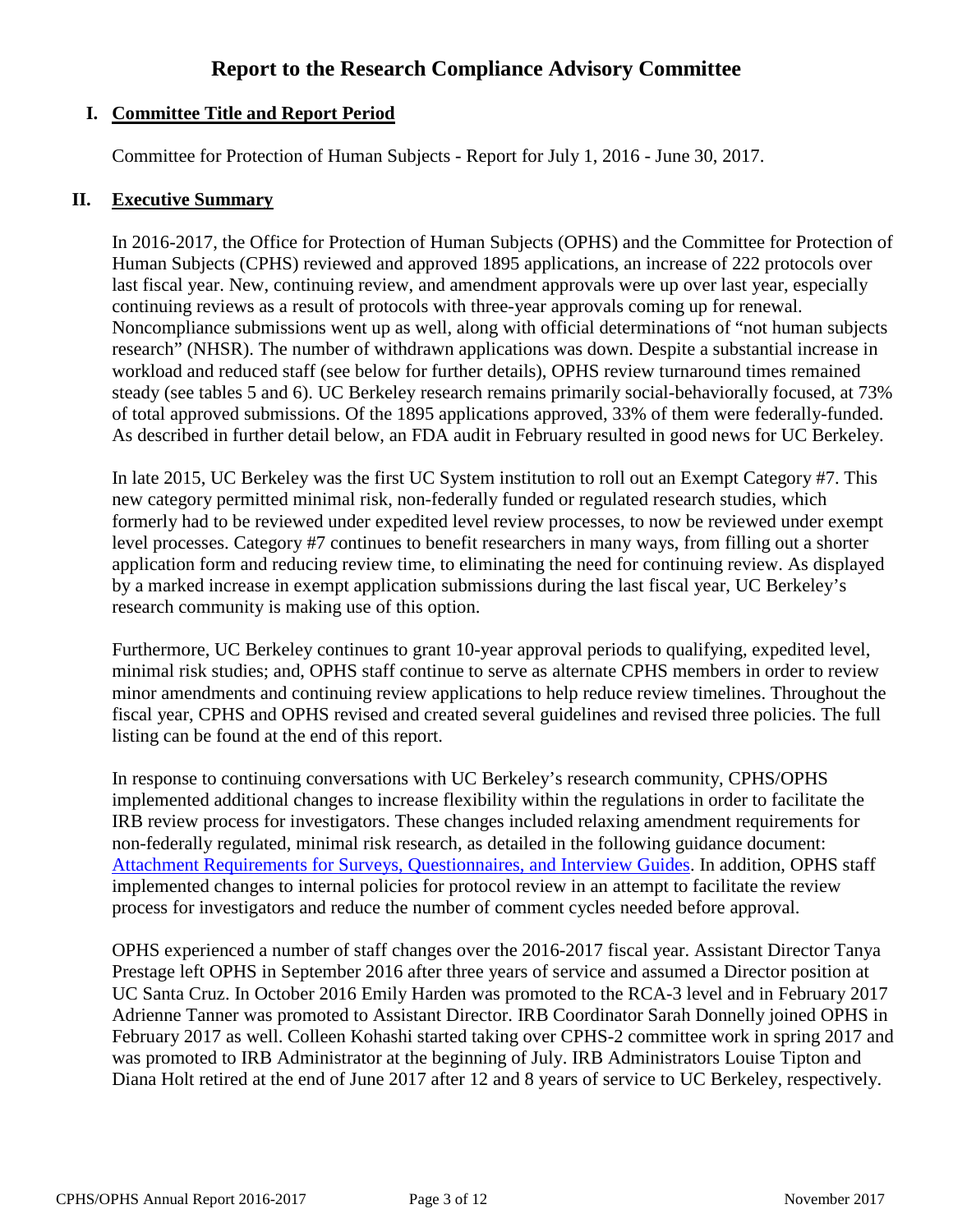## **III. Committee Membership and Number of Meetings During the Report Period**

The Committee is comprised of two panels, CPHS-1 and CPHS-2, and both review biomedical and social-behavioral research. CPHS-1 convened 11 times and CPHS-2 convened 9 times during the '16-'17 fiscal year. CPHS-1 had 14 members and CPHS-2 had 12 members (the 2016-2017 CPHS Membership List is attached).

Professor Bill Jagust, MD served as CPHS-1 Chair and Professor Jane Mauldon served as CPHS-2 Chair. Professor Jack Lesch served as CPHS-1 Vice Chair and Professor Oliver John served as CPHS-2 Vice Chair. OPHS Director Rebecca Armstrong served as a designated CPHS reviewer assisting with the expedited review of minor protocol amendments (e.g., reviewing the addition of funding), continuing review/renewal applications, and deviation reports. OPHS staff were authorized as alternate members for Dr. Armstrong in order to complete IRB review and approval duties, as determined appropriate based on their experience and role in OPHS.

## **IV. Summary of Research Protocols Reviewed**

#### **Approvals**

The total human subjects research review activities for CPHS and OPHS increased by 222 submissions for 2016-2017. New protocol submissions were up slightly overall in comparison to last year, with a substantial increase in new exempt reviews due to the increasing popularity of exempt category #7. New full board applications decreased by 26 applications, while new expedited applications remained steady at 287. Amendments were up for expedited protocols, while full board amendments dropped and exempt amendments remained steady. The sharpest increase was for expedited continuing review applications, up by 193 over last year. This increase is due to applications with three-year approvals coming up for renewal for the first time. Three-year approvals were first granted in April 2013. In April 2016, CPHS further extended the standard approval period to 10 years. As we continue to grant 10-year approvals for minimal risk, non-federally regulated research, we expect continuing reviews numbers to substantially decrease in the future. Further, new 45 CFR 46 regulations, scheduled to take effect in January 2018, no longer require continuing review for minimal risk research regardless of funding.

Figure 1 shows the total number of applications approved over the last five years. Table 1 breaks down the applications approved over the same period of time based on the type of submission and level of review. These data exclude cases of potential noncompliance, adverse events, unanticipated problems, administrative actions, and withdrawn submissions.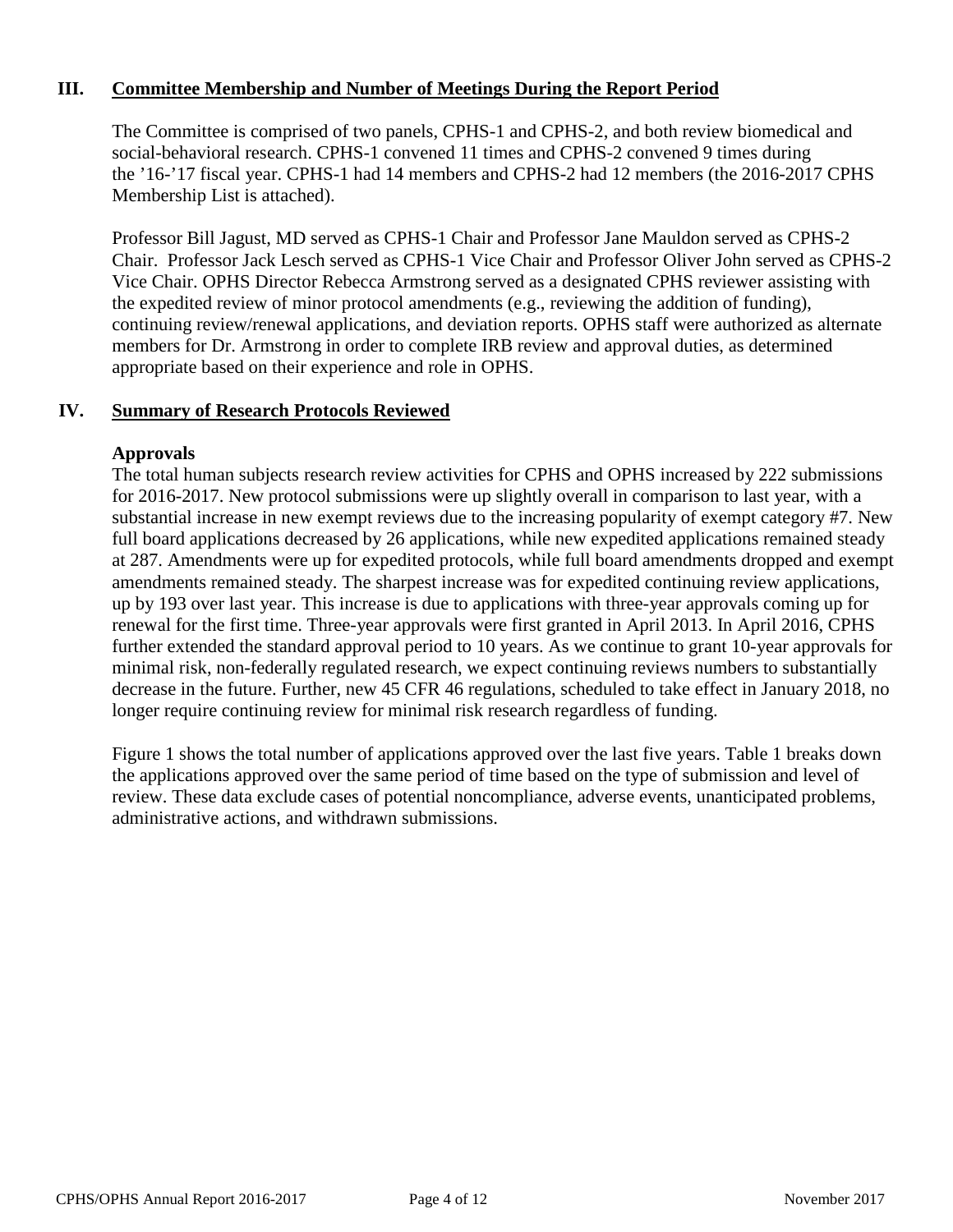

**Figure 1. Total applications approved over 5 years**

# **TABLE 1. Types of applications approved over 5 years**

| <b>Application Type</b>  |                    | 2012-13 | 2013-14 | 2014-15 | 2015-16 | 2016-17 |
|--------------------------|--------------------|---------|---------|---------|---------|---------|
|                          | Exempt:            | 210     | 205     | 178     | 200     | 244     |
|                          | Expedited:         | 238     | 309     | 355     | 290     | 287     |
| <b>New</b>               | <b>Full Board:</b> | 27      | 29      | 44      | 81      | 55      |
|                          | <b>TOTAL</b>       | 475     | 539     | 577     | 571     | 586     |
|                          |                    |         |         |         |         |         |
|                          | Exempt:            | 74      | 100     | 116     | 132     | 131     |
|                          | Expedited:         | 500     | 494     | 592     | 661     | 679     |
| <b>Amendment</b>         | <b>Full Board:</b> | 14      | 27      | 34      | 19      | 13      |
|                          | <b>TOTAL</b>       | 588     | 621     | 742     | 812     | 823     |
|                          |                    |         |         |         |         |         |
|                          | Expedited:         | 582     | 603     | 235     | 260     | 453     |
| <b>Continuing Review</b> | <b>Full Board:</b> | 43      | 23      | 26      | 30      | 33      |
|                          | <b>TOTAL</b>       | 625     | 626     | 261     | 290     | 486     |
| <b>Total Activity</b>    |                    | 1688    | 1786    | 1580    | 1673    | 1895    |

# **Withdrawn applications**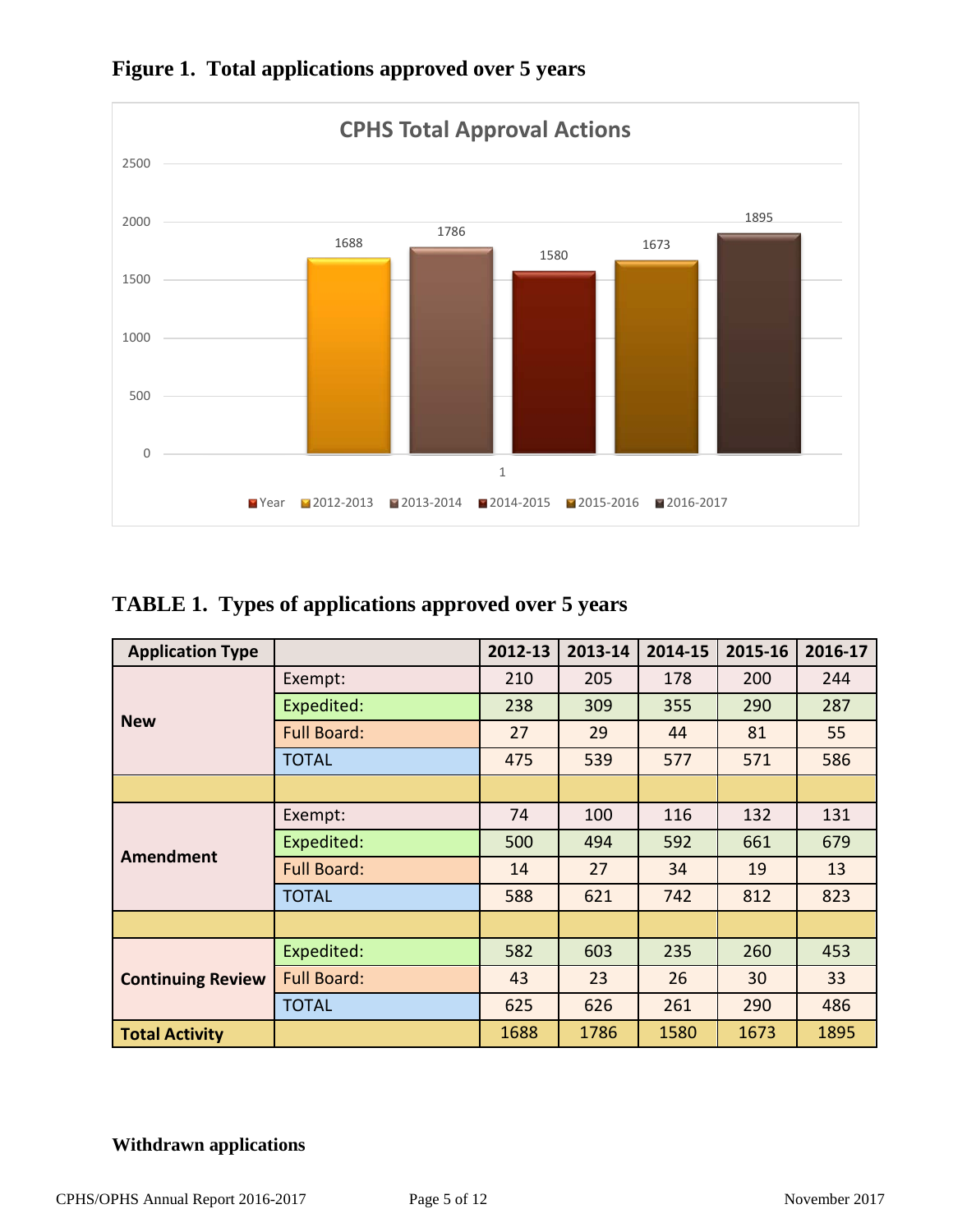There are times when applications received by CPHS/OPHS are reviewed, then later withdrawn from consideration by the researchers before final approval. The majority of these are new applications, but also include amendments, continuing reviews, and deviation submissions. Table 2 shows applications withdrawn over the last five years by level of review. Out of the 153 applications that were withdrawn this year, 62 were exempt applications, 82 were expedited applications, and 9 were full board applications.

| <b>Reporting Period</b> | 2012-2013 | 2013-2014 | 2014-2015 | 2015-2016 | 2016-2017 |
|-------------------------|-----------|-----------|-----------|-----------|-----------|
|                         |           |           |           |           |           |
| Exempt                  | 61        | 60        | 54        | 75        | 62        |
| Expedited               | 65        | 64        | 88        | 96        | 82        |
| <b>Full Board</b>       | 6         |           | 16        | 19        |           |
|                         |           |           |           |           |           |
| Total:                  | 132       | 125       | 158       | 190       | 153       |

# **TABLE 2. Applications withdrawn by level of review**

## **Adverse Events and Unanticipated Problems**

There were 10 potential unanticipated problems reported in the last year; however, none were determined to be unanticipated problems involving risk to subjects or others.

#### **Noncompliances**

Whenever a study deviates from the approved protocol, or when activities occur outside of an approval, this is deemed noncompliance and must be reported to CPHS. Most often these are found to be cases of simple noncompliance, such as exceeding the approved total number of subjects. Sixty-two cases of potential noncompliance were reviewed in the last year, none of which were found to be serious or continuing noncompliance.

## **TABLE 3. Noncompliance**

| <b>Reporting Period</b> | 2012-2013 | 2013-2014 | 2014-2015 | 2015-2016 | 2016-2017 |
|-------------------------|-----------|-----------|-----------|-----------|-----------|
|                         |           |           |           |           |           |
| Noncompliance cases     | 36        | 66        | 46        | 54        |           |

## **Subject complaints**

OPHS received three subject complaints this past year which were unsubstantiated or the issue was quickly resolved with the Principal Investigator.

## **Administrative actions**

OPHS provides consultation on whether an activity is or is "not human subjects research" (NHSR). At times a journal or sponsor may require an official determination of NHSR. If the request is made by email, OPHS issues a determination letter. Eleven official NHSR determination letters were issued last year. Many more determinations were issued informally by email through [ophs@berkeley.edu.](mailto:ophs@berkeley.edu) If a protocol is submitted through eProtocol that is *not* found to meet the threshold definition of human subjects research, OPHS makes a NHSR determination. Last year, 39 determinations were made in eProtocol. The eProtocol system provides a NHSR determination action notification for researchers as proof of determination.

OPHS also processes requests for one institution to rely on the IRB review of another. The process helps prevent duplicative IRB reviews of collaborative projects that involve more than one institution. Investigators can make use of the UC System Memorandum of Understanding (MOU) that permits one campus to rely on the IRB review of another. Outside of the UC system, investigators may request that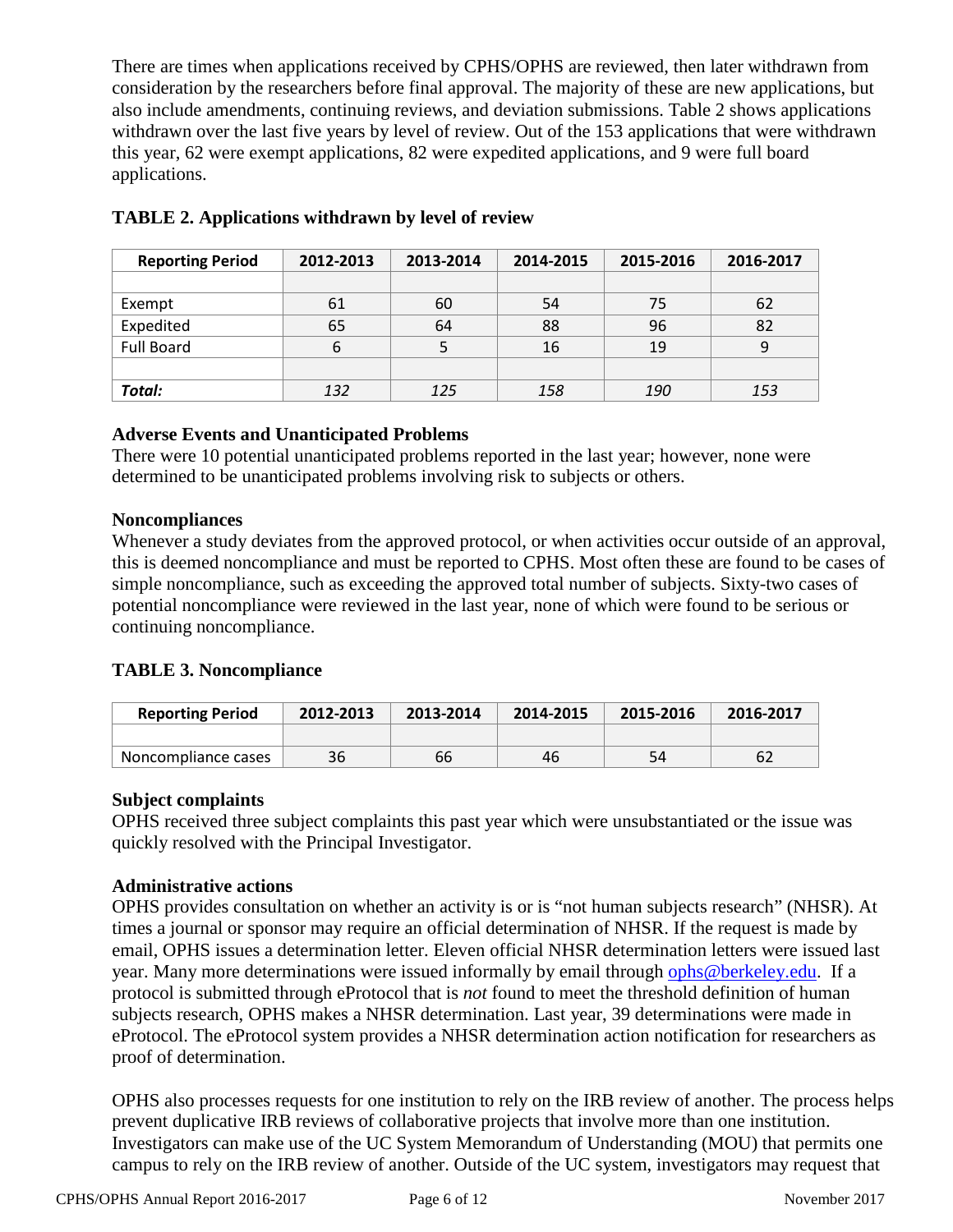UC Berkeley either review for or rely on another institution they are collaborating with. These requests must be reviewed and approved by the OPHS Director. For non-UC collaborations, institutions may enter into Inter-Institutional IRB Authorization Agreements (IIAs), either formally documented with an IIA form or listed on a spreadsheet, depending on protocol specifics. Table 4 lists the number of active projects with MOUs and/or IIAs for the past five years. Table 4 shows an increase in MOUs and IIAs, indicating increased collaboration among institutions and decreased duplicative work for investigators and IRBs alike.

In addition, this past year UC Berkeley signed on to the IRB Choice single IRB (sIRB) agreement that may be used for NIH funded clinical trials and collaborative research.

| <b>Reporting Period</b>       | 2012-2013 | 2013-2014 | 2014-2015 | 2015-2016 | 2016-2017 |
|-------------------------------|-----------|-----------|-----------|-----------|-----------|
|                               |           |           |           |           |           |
| <b>Reliances under UC MOU</b> |           |           |           |           |           |
| <b>UCB Reviewed</b>           | 88        | 97        | 87        | 124       | 134       |
| <b>UCB Relied</b>             | 30        | 30        | 30        | 29        | 137       |
| Total:                        | 118       | 127       | 117       | 153       | 271       |
|                               |           |           |           |           |           |
| <b>Reliances under IIAs</b>   |           |           |           |           |           |
| <b>UCB Reviewed</b>           | 86        | 101       | 85        | 113       | 102       |
| <b>UCB Relied</b>             | 20        | 15        | 18        | 27        | 41        |
| Total                         | 106       | 116       | 103       | 140       | 143       |

**TABLE 4. Memoranda of Understanding and Inter-Institutional IRB Authorization Agreements**

## **2016-2017 Turnaround times**

The tables below show the amount of time (in number of calendar days) that a new application or amendment spent with CPHS/ OPHS and the amount of time spent with the investigator(s) between submission and approval. Time spent with CPHS/OPHS includes the time taken to assign the submission to an OPHS analyst, time the analyst spent on the preliminary review, and time spent by the convened IRB or designated reviewer. Time is measured in calendar days and a value of "0" indicates that action was taken by that party in less than 24 hours. Continuing review turnaround times are not included as they are processed by expiration date.

On the CPHS/OPHS side, turnaround times for this period compared to last period were similar, despite reduced staff and an increase in protocol submissions. (We focus here on the median values – see table below.) Days spent with CPHS/OPHS for new submissions went up 6 days for exemptions, down 4 days for expedited protocols, and down 2 days for full board applications. Days with investigators (which is not under CPHS control) went down in every category.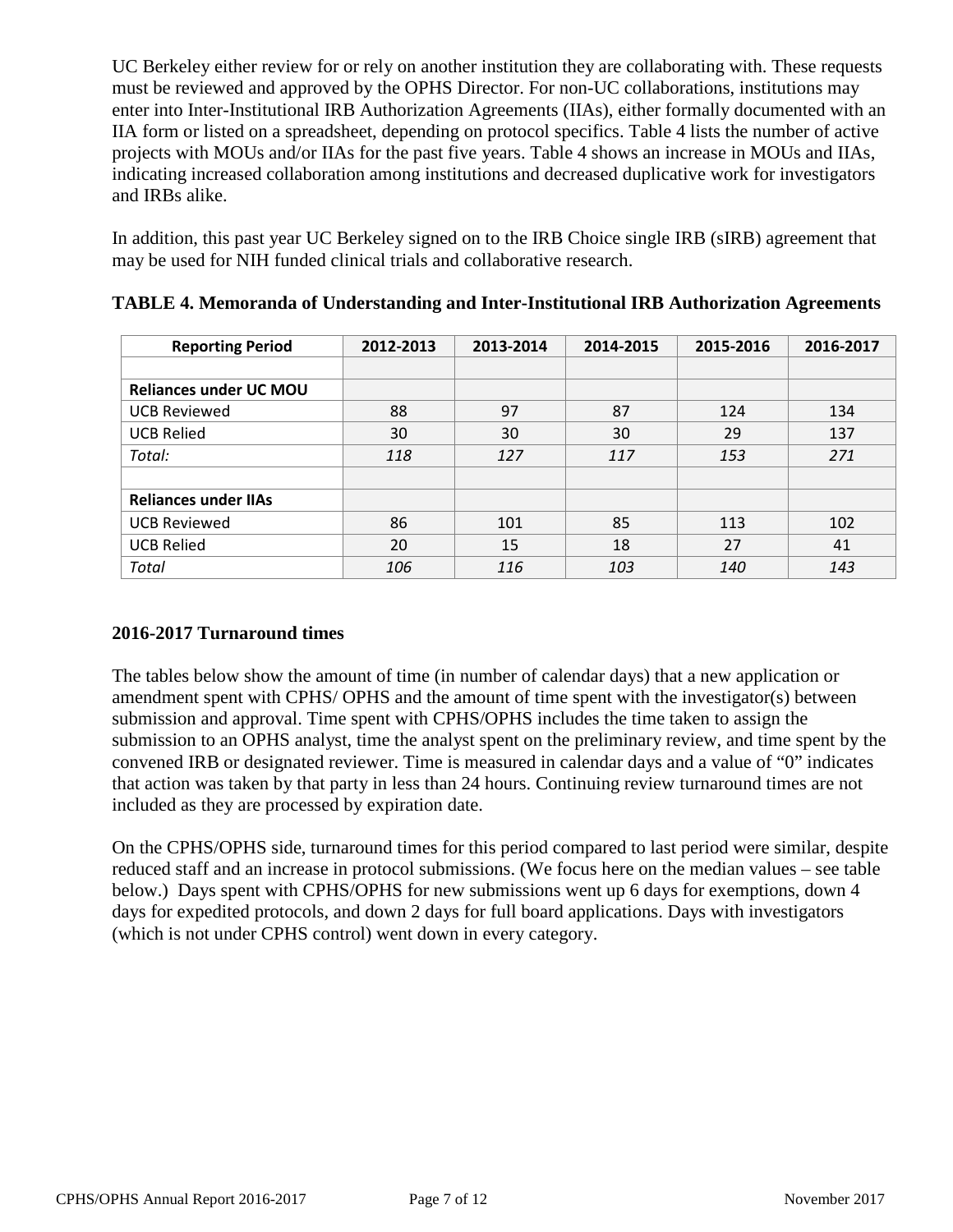| <b>Application</b><br><b>Type</b> |               | <b>Calendar Days with CPHS/OPHS</b> |                              |          |           | <b>Calendar Days with</b><br>Investigator(s) |          |          |
|-----------------------------------|---------------|-------------------------------------|------------------------------|----------|-----------|----------------------------------------------|----------|----------|
|                                   |               | 2013-14                             | 2014-15                      | 2015-16  | 2016-17   | 2014-15                                      | 2015-16  | 2016-17  |
|                                   | Range         |                                     |                              | 0 to 62  | 0 to 47   |                                              | 0 to 217 | 0 to 159 |
|                                   | Median        | $\overline{4}$                      | 8                            | 11       | 17        | 6                                            | 9        | 6        |
| <b>Exempt</b>                     | Average       | 6                                   | 9                            | 13       | 17        | 17                                           | 18       | 13       |
|                                   | # protocols   | 205                                 | 178                          | 200      | 244       |                                              |          |          |
|                                   | Range         |                                     | $\overline{\phantom{a}}$     | 0 to 229 | 3 to 130  | $\overline{a}$                               | 0 to 242 | 0 to 206 |
|                                   | <b>Median</b> | 29                                  | 38                           | 46       | 42        | 12                                           | 14       | 10       |
| <b>Expedited</b>                  | Average       | 33                                  | 39                           | 47       | 44        | 25                                           | 26       | 18       |
|                                   | # protocols   | 309                                 | 355                          | 290      | 287       |                                              |          |          |
|                                   | Range         |                                     | $\qquad \qquad \blacksquare$ | 11 to 83 | 19 to 141 |                                              | 0 to 217 | 0 to 178 |
|                                   | <b>Median</b> | 28                                  | 38                           | 40       | 38        | 38                                           | 22       | 16       |
| <b>Full Board</b>                 | Average       | 42                                  | 42                           | 42       | 45        | 15                                           | 32       | 29       |
|                                   | # protocols   | 29                                  | 44                           | 81       | 55        |                                              |          |          |

## **Table 5. Turnaround times for new protocols**

On the CPHS/OPHS side, turnaround times for amendments went up by 1 day for exempt and expedited protocols, and remained steady at 7 days for full board protocols. Turnaround times on the investigator side remained steady for expedited and full board protocols, and went down by 1 day for exempts.

## **Table 6. Turnaround times for amendments**

| <b>Application</b><br><b>Type</b> |             | <b>Calendar Days with CPHS/OPHS</b> |                          |                | <b>Calendar Days with</b><br>Investigator(s) |                              |                |                |
|-----------------------------------|-------------|-------------------------------------|--------------------------|----------------|----------------------------------------------|------------------------------|----------------|----------------|
|                                   |             | 2013-14                             | 2014-15                  | 2015-16        | 2016-17                                      | 2014-15                      | 2015-16        | 2016-17        |
|                                   | Range       | $\overline{a}$                      | $\overline{\phantom{0}}$ | 0 to 56        | $0$ to 29                                    |                              | 0 to 176       | 0 to 223       |
|                                   | Median      | $\overline{2}$                      | $\overline{2}$           | 4              | 5                                            | $\qquad \qquad \blacksquare$ | 1              | $\mathbf{0}$   |
| <b>Exempt</b>                     | Average     | $\overline{3}$                      | $\overline{4}$           | 5              | $\overline{7}$                               | 15                           | 9              | 5              |
|                                   | # protocols | 100                                 | 116                      | 132            | 131                                          |                              |                |                |
|                                   | Range       | $\qquad \qquad \blacksquare$        | $\overline{\phantom{a}}$ | 0 to 78        | 0 to 73                                      |                              | 0 to 308       | 0 to 228       |
|                                   | Median      | 6                                   | 8                        | 7              | 8                                            | $\qquad \qquad$              | $\Omega$       | $\mathbf{0}$   |
| <b>Expedited</b>                  | Average     | 9                                   | 11                       | 11             | 11                                           | 19                           | $\overline{7}$ | 5              |
|                                   | # protocols | 494                                 | 592                      | 661            | 679                                          |                              |                |                |
|                                   | Range       |                                     |                          | 0 to 41        | 0 to 72                                      |                              | 0 to 41        | 0 to 63        |
|                                   | Median      | $6\phantom{1}$                      | $\overline{7}$           | $\overline{7}$ | $\overline{7}$                               |                              | $\mathbf{0}$   | $\mathbf{0}$   |
| <b>Full Board</b>                 | Average     | 10                                  | 13                       | 10             | 14                                           | 15                           | $\overline{4}$ | 5 <sup>1</sup> |
|                                   | # protocols | 27                                  | 34                       | 19             | 13                                           |                              |                |                |

## **Significant details for 2016-2017 research**

- *Social-behavioral vs. biomedical research:* 73% of protocols (new and continuing review applications) approved were for social-behavioral research.
- *International research:* 20% of the protocols reviewed and approved included international sites.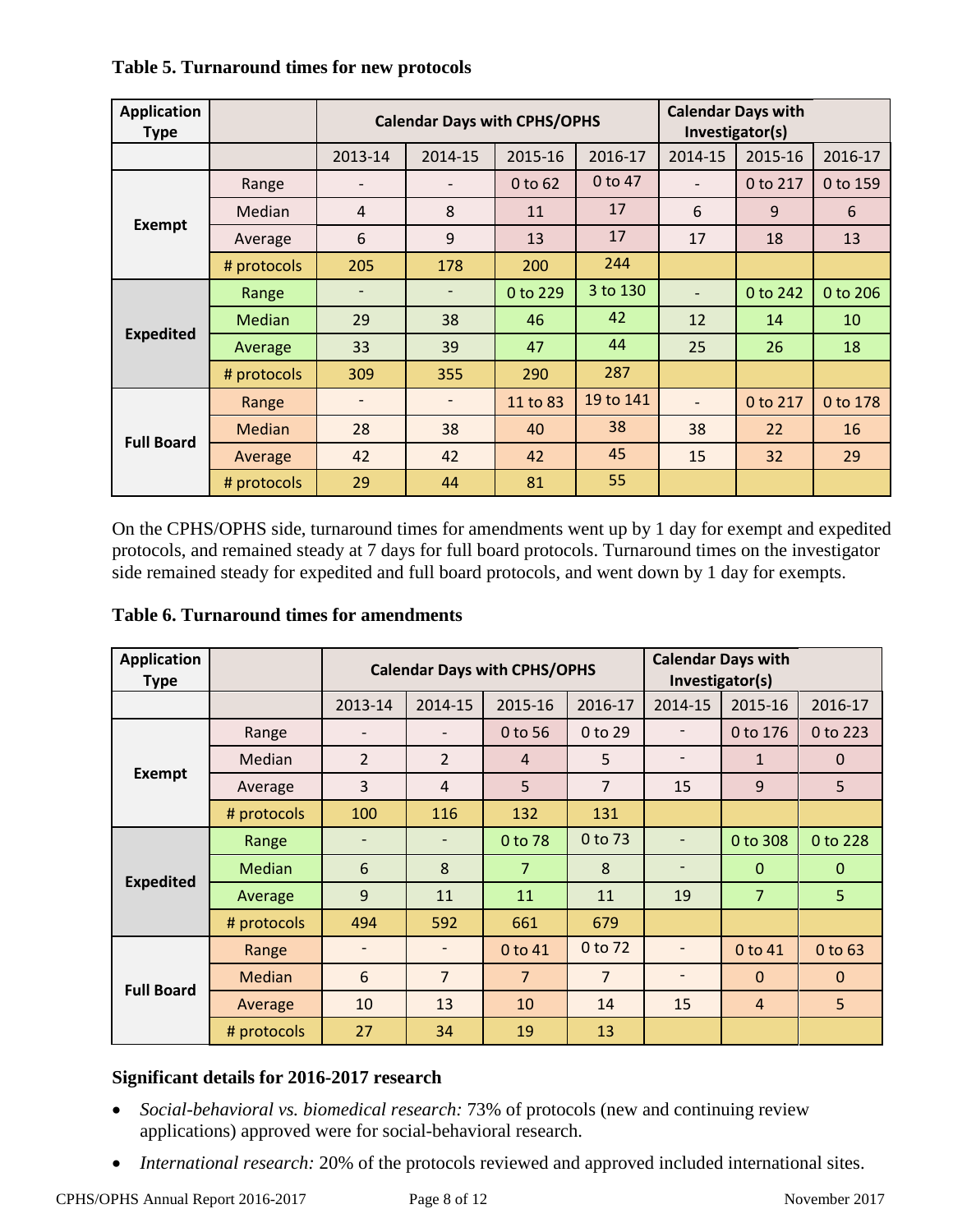- *Federally funded research:* 33% of the protocols reviewed and approved indicated that they were supported by federal funds.
- *Research with vulnerable subject populations:* 40% of the protocols reviewed and approved included at least one vulnerable population. Economically and educationally disadvantaged subject populations are often present in the same study.



# **FIGURE 2. Vulnerable subjects 2016-2017**

## **V. New Laws, Regulations, and Standards**

#### **Updated Common Rule**

Changes to regulations governing human subjects research, as outlined in the Common Rule, 45 CFR 46, were published in the [Federal Register](https://www.hhs.gov/ohrp/regulations-and-policy/regulations/finalized-revisions-common-rule/index.html) in January 2017. The rule changes are scheduled to take effect on January 19, 2018. The amended rules are the first significant changes to human subjects regulations since 1991. While some changes will reduce the burden on researchers and institutional compliance areas, other requirements come with additional responsibilities. Assuming there is no delay in the implementation dates for these new regulations, OPHS/CPHS is working to update its policies, guidelines, and research applications to adhere to the new regulations.

#### **NIH's Revised Clinical Trial Policies**

Good Clinical Practice Training: Effective January 1, 2017, NIH expects all NIH-funded clinical investigators and clinical trial staff who are involved in the design, conduct, oversight, or management of clinical trials to be trained in Good Clinical Practice (GCP).

Implementation of New NIH Clinical Trial Definition and Procedures: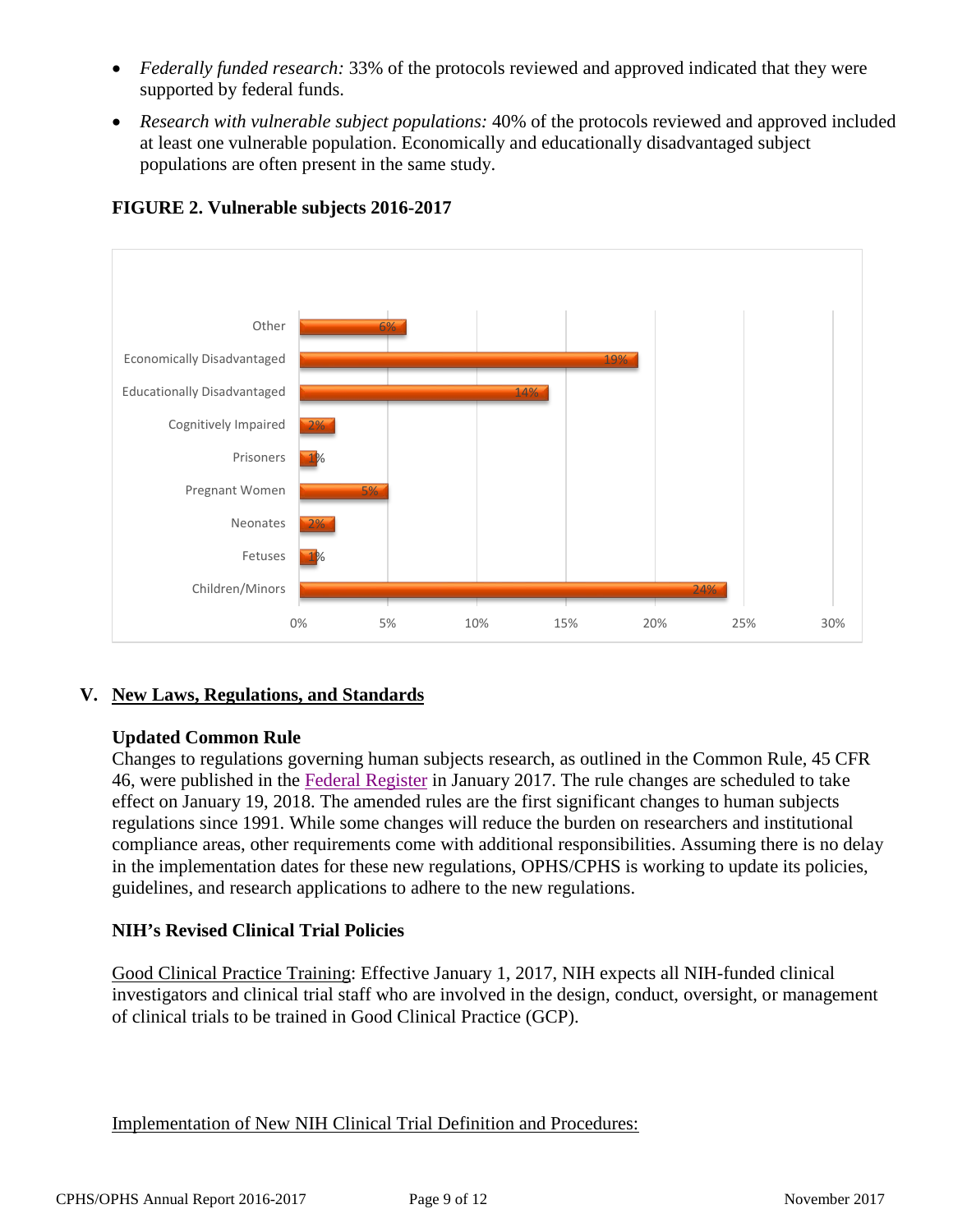In 2014, NIH began a multi-faceted effort to enhance the quality, relevance, feasibility, and transparency of NIH-funded clinical trials. A key element of these stewardship reforms was the development of a clearer, more comprehensive definition of clinical trial. The NIH clinical trial definition is:

*A research study in which one or more human subjects are prospectively assigned to one or more interventions (which may include placebo or other control) to evaluate the effects of those interventions on health-related biomedical or behavioral outcomes [\(https://grants.nih.gov/policy/clinical](https://grants.nih.gov/policy/clinical-trials/definition.htm)[trials/definition.htm](https://grants.nih.gov/policy/clinical-trials/definition.htm) ).*

The revision is designed to make the distinction between clinical trials and clinical research studies clearer and to enhance the precision of the information NIH collects, tracks, and reports on clinical trials. When determining whether or not a study qualifies as a clinical trial, investigators must ask the following questions:

- a) Does the study involve human participants?
- b) Are the participants prospectively assigned to an intervention?
- c) Is the study designed to evaluate the effect of the intervention on the participants?
- d) Is the effect being evaluated a health-related biomedical or behavioral outcome ?

If the answer to all four questions is "yes," then the clinical study would be considered a clinical trial according to the NIH definition. All NIH applications proposing clinical trials that are submitted on or after 1/25/2018 must be submitted under a funding opportunity announcement (FOA) designated specifically for clinical trials. There has been some concern within the research community about this change, especially as it applies to behavioral studies that might previously have been considered basic research. As a social-behaviorally focused institution, this change might affect studies here at UCB that were not previously considered to be clinical trials.

#### **NIH Single IRB Policy**

The [Final NIH Policy on the Use of a Single Institutional Review Board for Multi-Site Research](https://www.federalregister.gov/articles/2016/06/21/2016-14513/policy-on-the-use-of-a-single-institutional-review-board-for-multi-site-research) issued June 2016 states that all domestic sites of NIH-funded non-exempt multi-site studies where the same research protocol is being conducted at more than one site must use a single IRB (sIRB) for review, while all other sites rely upon that single review. The policy does not apply to multi-site studies when the sites have different roles in carrying out the research. With certain exceptions in their proposals, investigators must submit a plan to NIH stating which IRB is the sIRB. The policy was originally scheduled to be enforced starting May 25, 2017. However, in response to feedback from the national research community, the implementation date has since been delayed to January 25, 2018. Guidance and Frequently Asked Questions to assist in the implementation of the policy are available at: [https://osp.od.nih.gov/clinical-research/irb-review/.](https://osp.od.nih.gov/clinical-research/irb-review/)

#### **VI. New or Modified Campus Procedures and Programs**

OPHS staff updated and/or created a large amount of content on [http://cphs.berkeley.edu](http://cphs.berkeley.edu/) over the last fiscal year to aid investigators and research participants alike:

#### **CPHS Guidelines**

OPHS and CPHS updated the following guidelines for investigators:

- [Attachments Check List for Exempt Applications](http://cphs.berkeley.edu/eprotocol_attachments_exempt.pdf)
- [Attachments Check List for Non-Exempt Applications](http://cphs.berkeley.edu/eprotocol_attachments_nonexempt.pdf)
- [Children in Research](http://cphs.berkeley.edu/children_research.pdf)
- [Child Assent and Parent Permission](http://cphs.berkeley.edu/assent_permission.pdf)
- [Compensation of Research Subjects](http://cphs.berkeley.edu/compensation.pdf)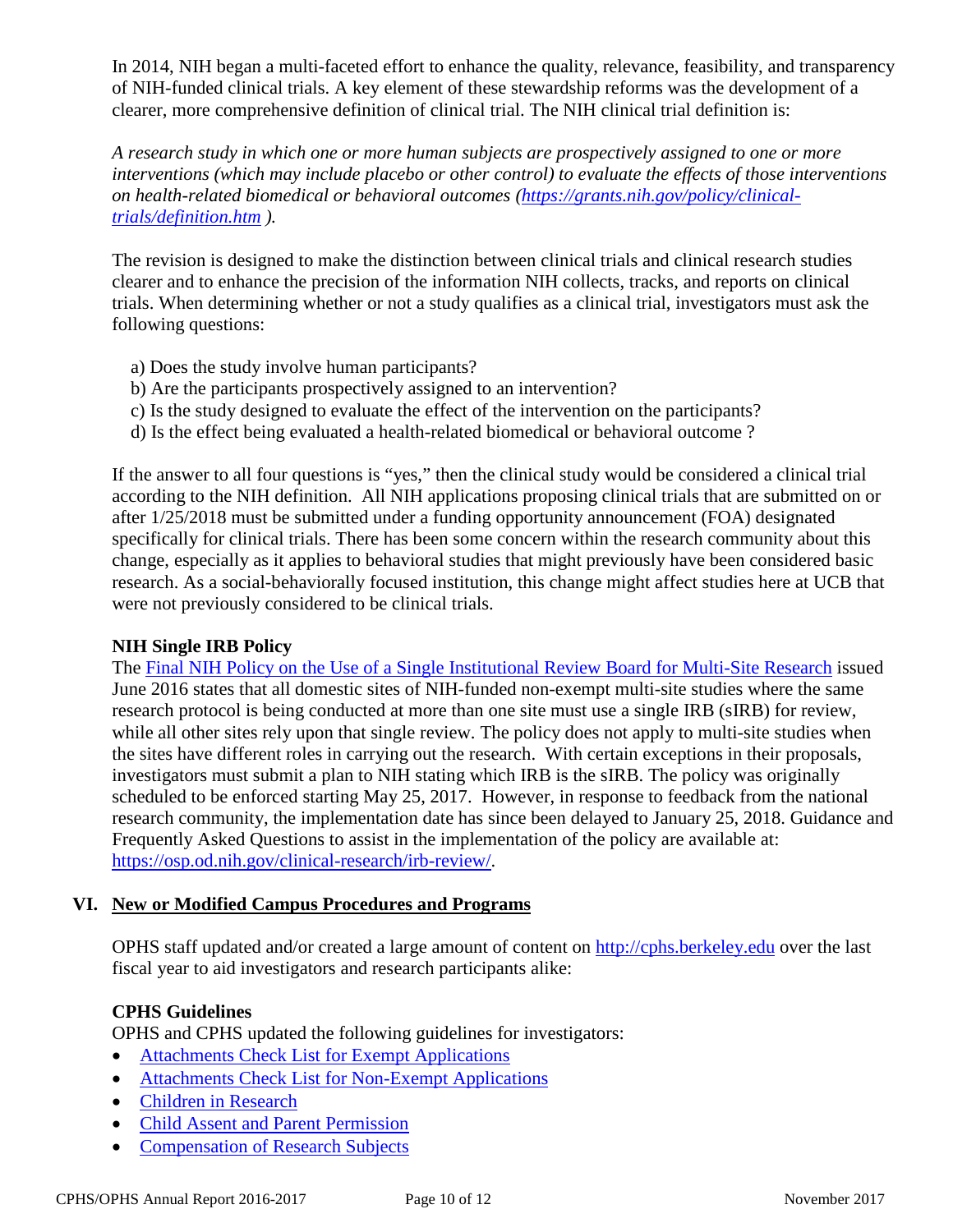- [Exempt Research](http://cphs.berkeley.edu/exempt.pdf)
- [HIPAA and Human Subjects Research](http://cphs.berkeley.edu/hipaa.pdf)
- [Informed Consent](http://cphs.berkeley.edu/informedconsent.html)
- [Magnetic Resonance Imaging \(MRI\) in Research](http://cphs.berkeley.edu/mri.pdf)
- [Secondary Analysis of Existing Data](http://cphs.berkeley.edu/secondarydata.pdf)

OPHS and CPHS developed the following guidance:

• [Attachment Requirements for Surveys, Questionnaires, and Interview Guides](http://cphs.berkeley.edu/attachment.pdf) (new)

#### **CPHS Policies and Procedures**

OPHS and CPHS updated the following policies:

- **[IRB Meeting Administration](http://cphs.berkeley.edu/policies_procedures/fo303.pdf)**
- [Categories of Action](http://cphs.berkeley.edu/policies_procedures/rr407.pdf)
- [Unanticipated Problems and Adverse Event Reporting](http://cphs.berkeley.edu/policies_procedures/rr408.pdf)

#### **CPHS Website**

- An FAQ on electronic consent signatures was developed and added: <http://cphs.berkeley.edu/faqs.html#e7>
- An FAQ on volunteer research assistants was developed and added: <http://cphs.berkeley.edu/faqs.html#e13>
- The CPHS/OPHS glossary of terms was updated:<http://cphs.berkeley.edu/glossary.html>
- Consent builder was updated:<http://cphs.berkeley.edu/consentbuilder.html>
- Consent/permission/assent templates were updated:<http://cphs.berkeley.edu/informedconsent.html>
- Worksheet to Determine Whether Human Subjects Are Involved in Research When Obtaining [Existing Data/Biological Specimens](http://cphs.berkeley.edu/secondarydata_worksheet.pdf) was developed and added.
- [Working With Research Study Participants: An Overview](http://cphs.berkeley.edu/working_humansubjects_presentation.ppt) was developed and added as an educational resource.
- [About Research Participation](http://cphs.berkeley.edu/ohrp_research_participation.html) was created for research participants.

## **VII. Agency Inspections and Enforcement Actions**

The FDA audited CPHS/OPHS in February from 2/16/17-2/23/17. OPHS staff worked tirelessly to prepare for the unannounced audit while maintaining their normal workload. The Auditor began his audit by reviewing a select number of FDA-regulated protocols as well as meeting materials, minutes, rosters, and policies. The Auditor found no regulatory noncompliances (i.e. no 487's were issued) and noted just two minor observations that were promptly corrected. The Auditor predicted the final outcome from the FDA's compliance office would be a *No Action Needed (NAI)* letter and that it would be approximately five years before CPHS/OPHS might expect another FDA auditing visit. As of November 15, 2017, CPHS/OPHS has yet to receive an official outcome letter from the FDA.

#### **VIII. Education and Outreach**

#### **Education of UCB's research community**

OPHS conducted 18 training sessions for the research community in the past year, similar to last year's 17 presentations. See a breakdown of presentations by unit in the below table.

#### **Table 7. Education Outreach**

| <b>College/School/Department</b> | # of Presentations |
|----------------------------------|--------------------|
|----------------------------------|--------------------|